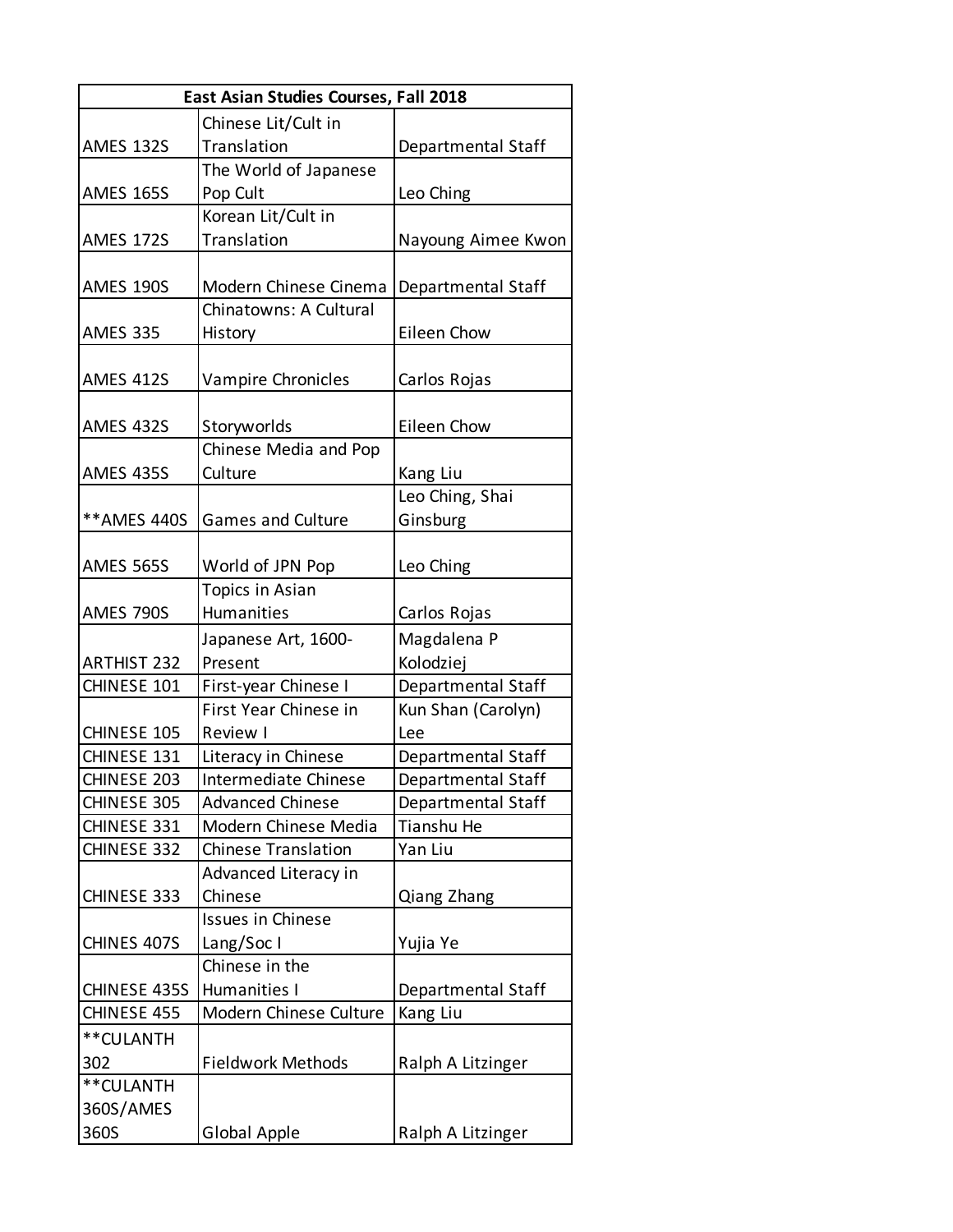| **CULANTH           |                            |                       |
|---------------------|----------------------------|-----------------------|
| 341                 | Life and Death             | Anne Allison          |
| **CULANTH           |                            |                       |
| 423                 | Sex and Money              | Anne Allison          |
|                     | History Int Fin & Mon      |                       |
| **ECON 305          | Crises                     | Giovanni Zanalda      |
|                     | Topics in Applied          |                       |
| **ECON 881          | Microecon                  | Daniel Xu             |
|                     |                            |                       |
| <b>ETHICS</b>       | Human Rights and Legal     |                       |
| 195S/PUBPOL         | Redress: Seeking Justice   |                       |
| 209S                | through Human Rights       | Juliette Duara        |
|                     | Introductory               |                       |
| **GLHLTH            | Demographic Measures       |                       |
| 761S                | and Concepts               | Maria-Giovanna Merli  |
|                     |                            | Juliette Duara, Kathy |
| <b>GSF 290S</b>     | <b>Adoption Ethics</b>     | K Rudy                |
|                     | Problems in Hist           | Prasenjit Duara, John |
| ◆HISTORY 101        | Globalization              | J. Martin             |
| <b>HISTORY</b>      |                            |                       |
| 226/AMES            | Ancient and Early          |                       |
| 167                 | Modern Japan               | Simon Partner         |
| <b>HISTORY</b>      |                            |                       |
| 323/AMES            | China and the Silk Roads   |                       |
| 239                 | World: 500-1500            | Sucheta Mazumdar      |
| <b>HISTORY</b>      |                            |                       |
| 454S/AMES           | Globalization: Asia and    |                       |
| 437S                | Asian America              | Sucheta Mazumdar      |
| <b>HISTORY</b>      |                            |                       |
| 504S/AMES           | East Asia's Twentieth      |                       |
| 504S                | Century                    | Simon Partner         |
| <b>JPN 101</b>      | <b>Elementary Japanese</b> | Naoko Kurokawa        |
| <b>JPN 203</b>      | Intermediate Japanese      | Departmental Staff    |
|                     |                            |                       |
| <b>JPN 305</b>      | <b>Advanced Japanese</b>   | Azusa Saito           |
| <b>JPN 471S/JPN</b> |                            |                       |
| 771S/AMES           | <b>Topics of Classical</b> |                       |
| 771S                | Japanese                   | John Tucker           |
| KOREAN 101          | <b>Elementary Korean</b>   | <b>Barohny Eun</b>    |
| <b>KOREAN 203</b>   | Intermediate Korean        | Eunyoung Kim          |
| KOREAN 305          | Advanced Korean            | Eunyoung Kim          |
| KOREAN 391          | Independent Study          | Departmental Staff    |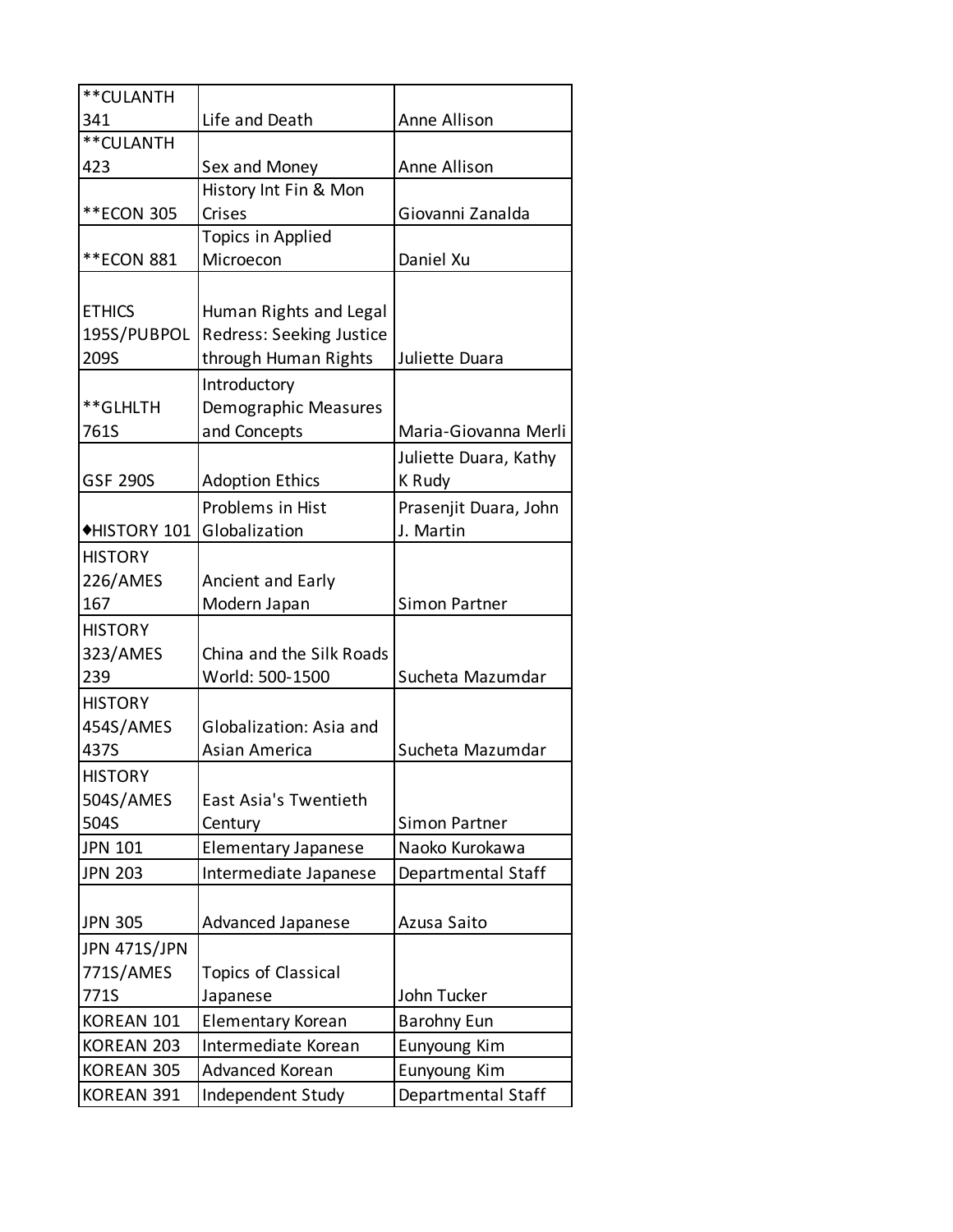|                  | Issues in Korean                  |                         |
|------------------|-----------------------------------|-------------------------|
| KOREAN 408S      | Lang/Soc II                       | Hae-Young Kim           |
|                  | Korean Politics and               |                         |
| KOREAN 455S      | Society                           | Jung Min Lee            |
| LINGUIST 201     | Intro to Linguistics              | <b>Gareth Price</b>     |
|                  |                                   |                         |
| <b>LINGUIST</b>  | Language, Thought, and            |                         |
| 217FS            | Culture                           | <b>Gareth Price</b>     |
|                  |                                   | Markos Hadjioannou,     |
| **LIT 390S       | Special Topics in Film            | <b>Rey Chow</b>         |
| ** PHIL 502S     | <b>Comparative Ethics</b>         | David Wong              |
| POLSCI 324S      | <b>Chinese Politics</b>           | <b>Melanie Manion</b>   |
|                  | <b>Probability and Basic</b>      |                         |
| **POLSCI 630     | Regression                        | <b>Edmund J Malesky</b> |
|                  | Authoritarian                     |                         |
| **POLSCI 721     | Institutions                      | <b>Edmund J Malesky</b> |
| <b>*RELIGION</b> |                                   |                         |
| 120/AMES         |                                   |                         |
| 114              | <b>Buddhism</b>                   | <b>Richard Jaffe</b>    |
| <b>*RELIGION</b> |                                   |                         |
| 175/AMES         |                                   |                         |
| 115              | Religions of Asia                 | David N Need            |
| <b>RELIGION</b>  |                                   |                         |
| 245/MUSIC        |                                   |                         |
| 234/AMES         |                                   |                         |
| 120              | Music in East Asa                 | Jonathan Kramer         |
| <b>RELIGION</b>  |                                   |                         |
| 247/AMES         | T'ai Chi and Chinese              |                         |
| 247              | Thought                           | David N Need            |
| **RELIGION       |                                   |                         |
| 323              | <b>Buddhist Meditation</b>        | <b>Richard Jaffe</b>    |
| **RELIGION       |                                   |                         |
| 782              | The Next Christendom              | Xi Lian                 |
| **RELIGION       |                                   |                         |
| 783              | Xty Other Rel. Cultures           | Xi Lian                 |
|                  |                                   |                         |
|                  | Data Analytics &<br>Visualization |                         |
| SOCIOL 290S      |                                   | Lisa A. Keister         |
| SOCIOL           |                                   |                         |
| 341/541          | <b>US and Asian Pacific</b>       | Bai Gao                 |
|                  | Tech and Org                      |                         |
| SOCIOL 344       | Environments                      | Bai Gao                 |
|                  | Nat/Reg/Global                    |                         |
| **SOCIOL 345     | Economy                           | Mary Hovsepian          |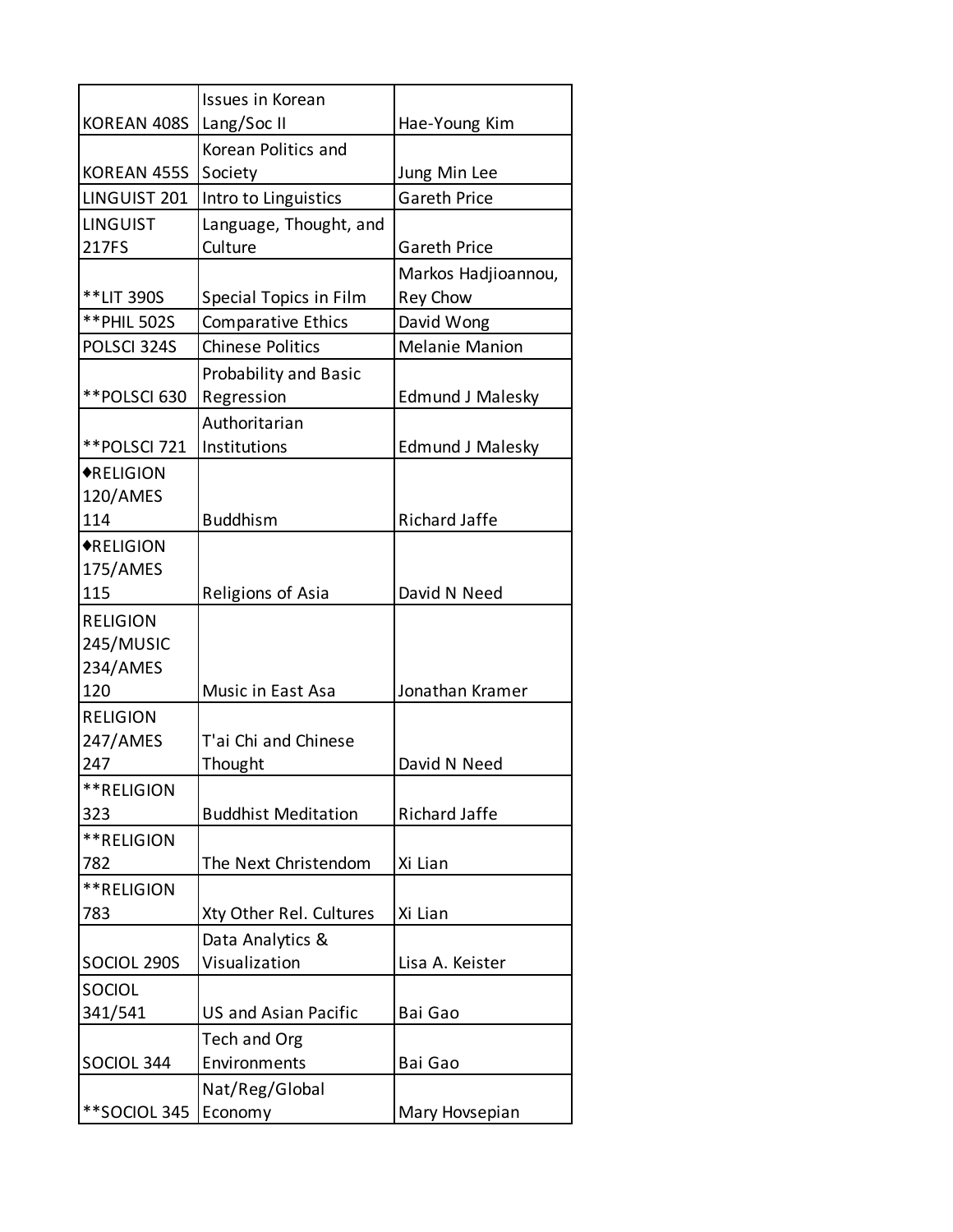| TIBETAN 101        | <b>Elementary Tibetan</b> | Departmental Staff |
|--------------------|---------------------------|--------------------|
| <b>TIBETAN 203</b> | Intermediate Tibetan      | Departmental Staff |
| TIBETAN 701        | Elementary Tibetan I      | Departmental Staff |
| TIBETAN 703        | Intermediate Tibetan I    | Departmental Staff |

\*\* All assignments must be done on East Asia to be applied to th

 $\Rightarrow$  These courses count as capstone courses for the undergradua

 $\blacklozenge$  These courses count as gateway courses for the undergraduate